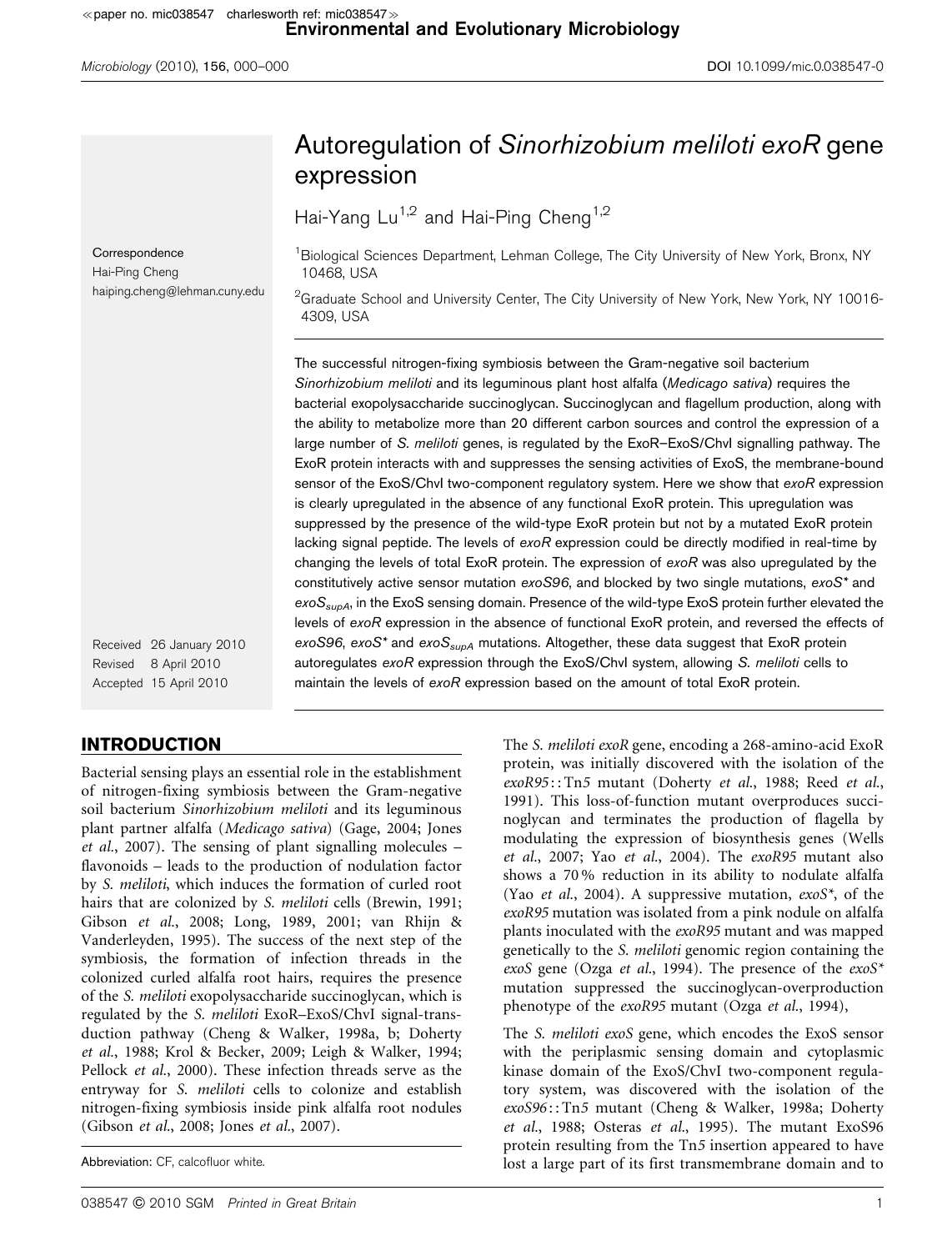have become a constitutively active sensor, leading to continuous activation or suppression of ExoS/ChvIregulated genes (Cheng & Walker, 1998a). These changes were also reflected in succinoglycan overproduction and loss of flagella in the exoS96 mutant (Yao et al., 2004). Interestingly, the exoS96 mutation showed little effect on symbiosis (Yao et al., 2004). Efforts to delete the exoS genes from the S. meliloti genome were unsuccessful until recently, with the use of a merodiploid-facilitated strategy: the complete loss of ExoS affected the growth of S. meliloti cells on 21 different carbon sources (Belanger et al., 2009). This is consistent with other findings showing that the ExoS/ChvI system regulates the expression of hundreds of S. meliloti genes (Chen et al., 2009; Wang et al., 2010; Wells et al., 2007).

Recent biochemical and genetic analyses of both ExoR and the ExoS/ChvI system have placed them into one signaltransduction pathway (Chen et al., 2008; Wells et al., 2007). ExoR is exported into the periplasm, losing its signal peptide in the process, so that the ExoR protein can be found in two different forms, ExoRp, the full-length precursor form, and ExoRm, the mature form without its signal peptide (Chen et al., 2008). The ExoRm protein may interact directly with the ExoS protein to form an ExoRm–

ExoS protein complex, which keeps ExoS in the off state (Chen et al., 2008). Thus, the current hypothesis is that the amount of ExoRm protein in the periplasm modulates the status of ExoS, enabling ExoR to indirectly modulate the expression of hundreds of S. meliloti genes regulated by the ExoS/ChvI two-component system. This hypothesis led us to focus on mechanisms regulating exoR gene expression.

In this work, we characterized exoR expression in different exoR and exoS genetic backgrounds using an exoR promoter–gfp fusion. We were able to uncover the regulatory mechanism of exoR expression and its effect on S. meliloti cells' ability to regulate the expression of a large number of genes regulated by the ExoS/ChvI twocomponent regulatory system, including succinoglycan and flagellum-biosynthesis genes.

# METHODS

Bacterial strains and growth media. The bacterial strains and plasmids used in this study are listed in Table 1. Escherichia coli strains were grown in Luria–Bertani (LB) medium at 37 °C (Sambrook et al., 1989). S. meliloti was grown in LB medium supplemented with 2.5 mM MgSO<sub>4</sub> and 2.5 mM CaCl<sub>2</sub> (LB/MC) at 30 °C (Leigh et al., 1985). When required, IPTG was added to induce gene expression at a

Table 1. Strains and plasmids

| Strain or          | Relevant properties                                                                                                                              | References             |
|--------------------|--------------------------------------------------------------------------------------------------------------------------------------------------|------------------------|
| plasmid            |                                                                                                                                                  |                        |
| E. coli            |                                                                                                                                                  |                        |
| $DH5\alpha$        | General-purpose strain                                                                                                                           | Hanahan (1983)         |
| MT616              | MT607, pRK600, $\text{Cm}^R$                                                                                                                     | Finan et al. (1986)    |
| S. meliloti        |                                                                                                                                                  |                        |
| Rm1021             | SU47, Sm <sup>R</sup>                                                                                                                            |                        |
| Rm7095             | Rm1021 $exoR95$ ::Tn5, Nm <sup>R</sup>                                                                                                           | Doherty et al. (1988)  |
| Rm7096             | Rm1021 $exoS96$ ::Tn5, Nm <sup>R</sup>                                                                                                           |                        |
| SmHC <sub>20</sub> | exoR95exoS <sup>*</sup> , Nm <sup>R</sup>                                                                                                        | This work              |
| SmHC21             | exoR95exoS <sub>supA</sub> , Nm <sup>R</sup>                                                                                                     | This work              |
| Plasmids           |                                                                                                                                                  |                        |
| pMB393             | Cloning vector, $Sp^R$                                                                                                                           | Gage et al. (1996)     |
| pHC77              | pMB393 carrying the exoX-exoY intergenic region and exoY: : gfp fusion                                                                           | Cheng & Yao (2004)     |
| pHC505             | pMB393 with the fusion of the <i>exoR</i> promoter $(-20 \text{ to } -1 \text{ region})$ and<br>the <i>gfp</i> gene                              | This work              |
| pHC501             | pMB393 with the fusion of the exoR promoter ( $-662$ to $-1$ region) and<br>the <i>gfp</i> gene                                                  | This work              |
| pHC514             | pP <sub>exoR</sub> gfp, pMB393 with the fusion of the exoR promoter (-325 to -1 region)<br>and the <i>gfp</i> gene                               | This work              |
| pHC548             | pMB393 with the fusion of the <i>exoR</i> promoter ( $-662$ to $-353$ and $-20$ to $-1$ region)<br>and the <i>gfp</i> gene                       | This work              |
| pSW213             | Cloning vector, IncP-derived, $lacIQ$ , P <sub>lac</sub> lacZ, Tc <sup>R</sup>                                                                   | Mantis & Winans (1993) |
| pHC530             | $pP_{lac}$ exoR, pSW213 with the exoR gene expressed from the inducible lac promoter                                                             | This work              |
| pHC556             | pP <sub>lac</sub> exoR $\Delta sp$ , pSW213 with a mutated exoR lacking its signal peptide sequence<br>expressed from the inducible lac promoter | This work              |
| pHC560             | $pP_{lac}$ exoS, pSW213 with the exoS gene expressed from the inducible lac promoter                                                             | This work              |
| pRK600             | Helper plasmid, Cm <sup>R</sup>                                                                                                                  | Finan et al. (1986)    |
| pJK19-1            |                                                                                                                                                  |                        |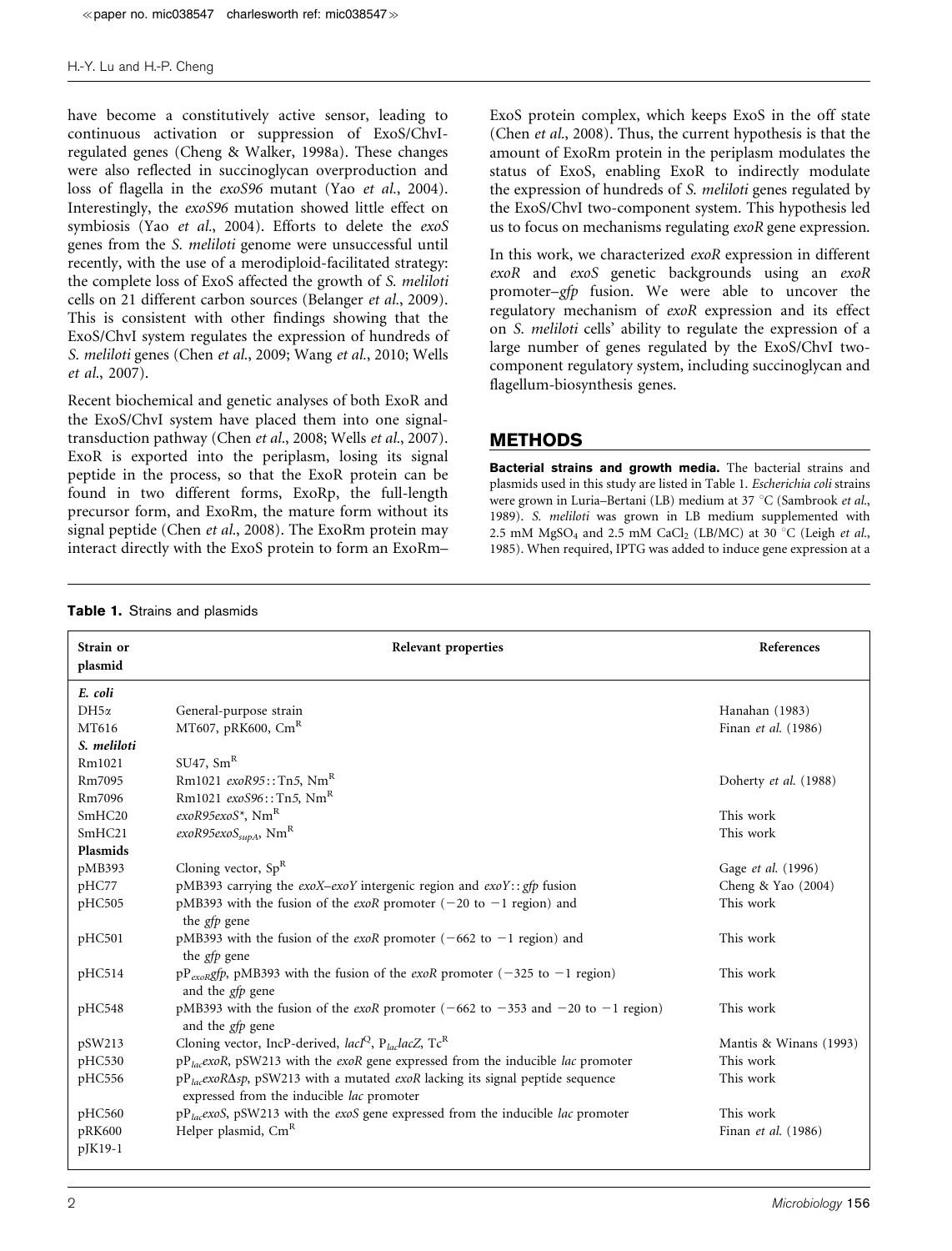final concentration of 0.8 mM. To examine succinoglycan production on solid medium, calcofluor white M2R (CF, Fluorescent Brightener 28, Sigma) was added to a final concentration of 0.02 % (w/v) in LB/ MC agar, which was buffered to pH 7.4 with 10 mM HEPES (Leigh et al., 1985). The following antibiotics were used at the concentrations indicated: chloramphenicol (Cm), 10  $\mu$ g ml<sup>-1</sup>; neomycin (Nm), 200 µg ml<sup>-1</sup>; spectinomycin (Sp), 100 µg ml<sup>-1</sup>; streptomycin (Sm), 500  $\mu$ g ml<sup>-1</sup>, and tetracycline (Tc), 10  $\mu$ g ml<sup>-1</sup>.

Construction of ExoR-expressing plasmids. An XhoI-KpnI DNA fragment containing the complete exoR ORF was obtained by PCR using S. meliloti Rm1021 genomic DNA as the template and two PCR primers: exoRf-20x and exoRr807k (see Supplementary Table S1, available with the online version of this paper). The PCR product was digested with XhoI and KpnI, and ligated with similarly digested vector pSW213 to generate plasmid pHC530 (labelled  $pP_{lac}$ exoR), which expresses the wild-type exoR gene from an IPTG-inducible lac promoter. Similarly, an XhoI/KpnI DNA fragment containing part of the exoR gene without the signal-peptide-coding region was obtained by PCR using S. meliloti Rm1021 genomic DNA as the template and two PCR primers: exoRf91x and exoRr807k (Supplementary Table S1). This mutated exoR, exoR $\Delta sp$ , was cloned into vector pSW213, giving plasmid pHC556 (labelled pP<sub>lac</sub>exoR $\Delta sp$ ) expressing exoR $\Delta sp$  under the control of the same IPTG-inducible  $lac$  promoter. The ExoR $\Delta$ sp should have one extra N-terminal methionine compared with ExoRm.

Construction of an ExoS-expressing plasmid. A BamHI-KpnI DNA fragment containing the complete exoS ORF (1788 bp) was obtained by PCR using S. meliloti Rm1021 genomic DNA as the template and two PCR primers: exoSf1-atgb and exoSr1818k (Supplementary Table S1). The forward primer exoSf1-atgb introduced ATG as the exoS start codon, replacing the original TTG (predicted) in the genome. The PCR product was digested with BamHI and KpnI, and ligated with similarly treated vector pSW213 to generate plasmid pHC560 (labelled p $P_{lac}$ exoS), expressing the exoS gene from the IPTG-inducible lac promoter on the vector.

Determination of the exoS and chvl gene sequences. The ORFs of exoS and chvI were amplified by PCR using primers listed in Supplementary Table S1 and sequenced at Albert Einstein College of Medicine using primers listed in Supplementary Table S2.

Construction of exoR promoter-gfp fusions. DNA fragments covering different exoR promoter regions were amplified from genomic DNA of S. meliloti Rm1021. The DNA fragment containing the *gfp* gene was amplified from plasmid pJK19-1. Primers used are  $\boxed{1}$ listed in Supplementary Table S1. DNA fragments containing exoR promoter–gfp fusions ( $P_{exoR}$ –gfp) were constructed either by joining the exoR promoter fragment with the gfp gene fragment at a common *NheI* site or by recombinant PCR. Each of the  $P_{exoR}$ –gfp fusions was digested with HindIII and XhoI, and ligated with similarly digested vector pMB393. This set of  $P_{exoR}$ -gfp fusions, covering the exoR gene upstream regions of  $-20$  to  $-1$ ,  $-662$  to  $-1$ ,  $-325$  to  $-1$ , and  $-20$ to  $-1$  fused with  $-662$  to  $-353$ , was expressed from plasmids pHC505, pHC501, pHC514 and pHC548, respectively (Table 1, Fig. 1a). All plasmids were moved into S. meliloti strains through conjugation using MT616 as the helper.

Measurement of the exo gene promoter activities. GFP fluorescence intensity was used to represent the exoR promoter activities in S. meliloti cells expressing the  $P_{exoR}-gfp$  fusions or the exoY promoter activities in cells expressing the  $P_{exoY}-gfp$  fusions as previously described (Cheng & Yao, 2004). Briefly, bacterial cultures were collected, washed, and resuspended in 0.85 % sterile NaCl solution to  $OD_{600}$  of about 0.1. Equal volumes of the diluted cultures (100 ml) were transferred to wells of a black 96-well microplate and a transparent 96-well microplate. The cultures in the black microplate were used to determine the intensities of GFP fluorescence using a fluorescence microplate reader (SpectraMax Gemini XS, Molecular Devices). The cultures in the transparent microplate were used to determine cell densities  $(OD_{600})$  using an absorbance microplate reader (SpectraMax 340PC, Molecular Devices). The intensity of GFP fluorescence of each culture was normalized to its corresponding cell density and used to represent the exoR or the exoY promoter activities.

Alfalfa nodulation assays. Alfalfa nodulation was carried out on plates as previously described (Leigh et al., 1985). Briefly, alfalfa seeds were surface-sterilized in 50 % (v/v) freshly diluted bleach for 10 min,



Fig. 1. (a) Schematic representation of the exoR gene region in S. meliloti. Solid bars indicate the exoR promoter regions in the constructs and the dashed line represents the region that was not included. The box indicates the RBS and the hairpin indicates the transcription terminator. (b) exoR promoter activities of different constructs in the wild-type Rm1021 and in exoR95 and  $exoS96$  mutants. Specific GFP expression was determined by normalizing GFP fluorescence intensity to cell density  $OD_{600}$ ) and used to represent exoR promoter activity. Data are means and ranges from two independent experiments.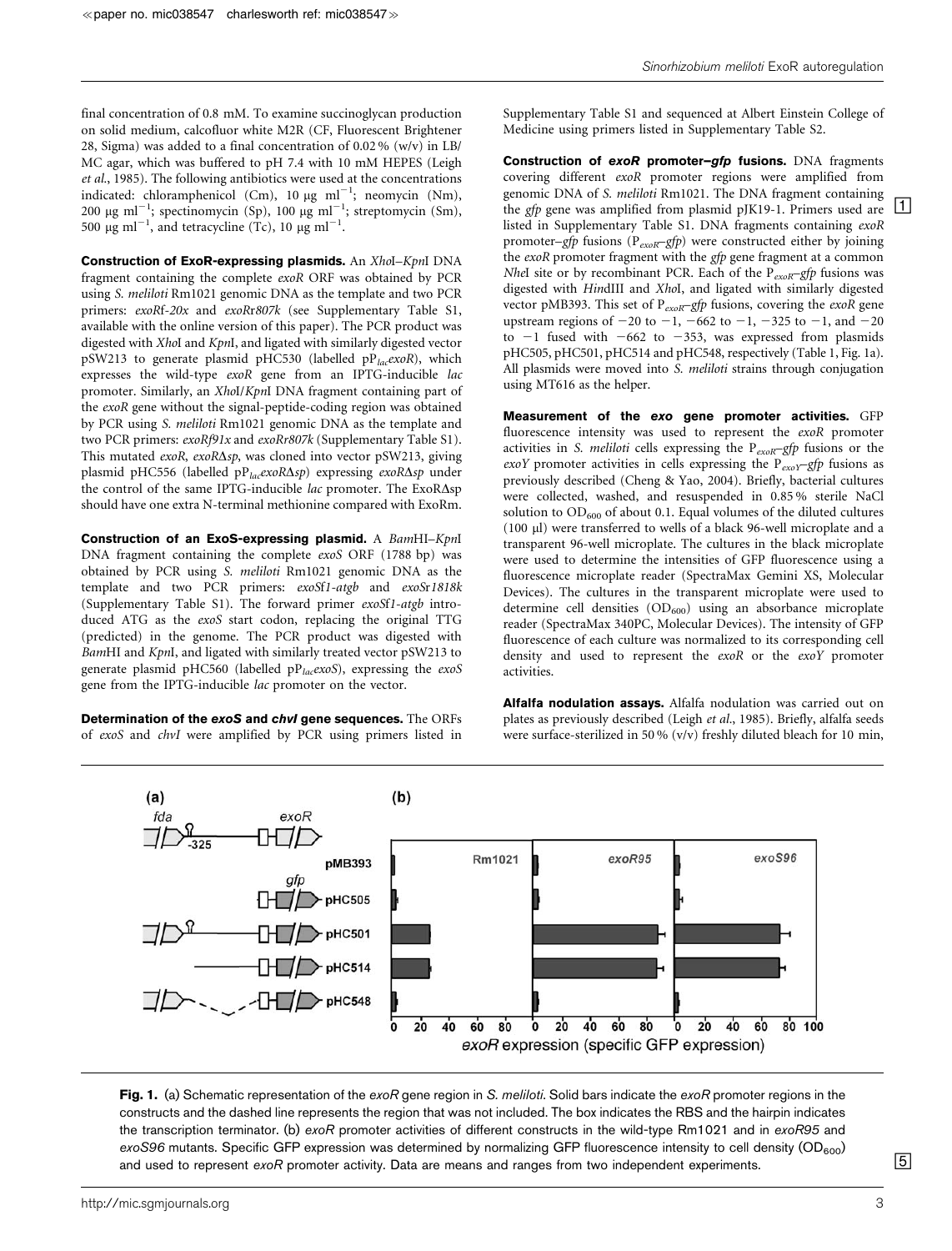washed in sterile distilled water four times, spread on 0.8 % (w/v) agar, wrapped in aluminium foil, and placed in a plant growth chamber (26 °C) for 40 h for germination. A set of seven seedlings (each about 2.5 cm long) was placed on Jensen's nitrogen-free agar medium in square Petri dishes. S. meliloti cells were collected from overnight cultures in LB/MC medium, washed, and diluted with sterile distilled water to  $OD_{600}$  0.03. Cell suspension (1 ml) was spread evenly over the seedlings in each square Petri dish. The Petri dishes were left standing for a few hours to absorb the liquid and then wrapped with aluminium foil on three sides to cover the roots. The Petri dishes with alfalfa plants were placed in the plant growth chamber for 4 weeks. The number of nodules and nodule colour were examined to determine overall symbiosis efficiency.

**Isolation of exoR suppressor mutation.** The suppressor mutation of the exoR95 mutation was isolated as described previously (Ozga et al., 1994). Briefly, nodules were removed from alfalfa inoculated with the exoR95 mutant, surface-sterilized by 2 min incubation in 50 % (v/v) Clorox bleach, washed six times in sterile distilled water, and crushed in 100  $\mu$  LB/MC with 5.4% (w/v) glucose inside the wells of a 96-well microplate. The suspensions were diluted 1 : 100 in the same medium and plated on LB/MC/CF agar plates with appropriate antibiotics. Dim colonies, which indicated a reduction in succinoglycan production, were further characterized as having the suppressor mutation for the *exoR95* mutation.

Cell motility. Cell motility was examined using swimming plates as described previously (Yao et al., 2004). Briefly, fresh bacterial cultures were prepared, diluted to an  $OD_{600}$  of 0.1, and 2  $\mu$ l aliquots were pipetted onto LB/MC soft agar (0.3 %) plates and incubated for 3 days.

### RESULTS

## Analysis of the exoR promoter region

To analyse exoR expression, a set of fusions of the gfp gene to different exoR promoter regions was constructed (Fig. 1a). Levels of exoR expression were first examined in the wildtype Rm1021 background using specific GFP fluorescence (Fig. 1b), which was generated by normalizing GFP fluorescence intensities to the optical densities of the cultures. A background level of specific GFP fluorescence of  $1.99 \pm 0.17$  was determined using Rm1021 with the expression vector pMB393 without gfp (Fig. 1b). Levels of exoR expression from the region containing the putative ribosome-binding site (RBS) in plasmid pHC505 and the region upstream of the putative terminator in plasmid pHC548 were  $2.81 \pm 1.38$  and  $2.94 \pm 0.76$ , respectively. Levels of exoR expression from the  $-1$  to  $-662$  (pHC501) and  $-1$ to  $-325$  (pHC514) regions upstream of the *exoR* gene were  $26.95 \pm 0.41$  and  $26.35 \pm 1.33$ , respectively. The latter plasmid, named  $pP_{exoR}gfp$ , was used to measure  $exoR$ expression throughout the study. Taken together, these data suggest that the *exoR* promoter is located within the  $-17$  to  $-325$  region upstream of the *exoR* gene, hereafter referred to as the exoR promoter region.

## exoR expression is upregulated in the exoR95 and exoS96 mutant backgrounds

Levels of exoR expression from different fusions were also determined in exoR95 and exoS96 mutants (Fig. 1b). The

exoR95 and exoS96 mutants carrying the putative RBS (pHC505) or the region upstream of the putative terminator (pHC548) showed no exoR expression. Interestingly, both exoR95 and exoS96 mutants carrying the exoR promoter region in plasmid  $pP_{exoR}gfp$  showed significantly higher levels of *exoR* expression:  $87.56 \pm 4.40$  and  $74.07 \pm$ 3.88, respectively. Both exoR95 and exoS96 mutants carrying the exoR promoter region and the region upstream of the putative terminator in pHC501 showed similarly upregulated levels of  $exoR$  expression:  $88.32 + 4.92$ and  $74.38 \pm 7.32$ , respectively. Compared with Rm1021 carrying the same plasmids, these data clearly suggest that exoR expression is upregulated about threefold in the exoR95 and exoS96 mutants, raising the possibility that the ExoS/ChvI two-component regulatory system is involved in regulating exoR expression.

The upregulation of exoR expression was compared with that of the exoY gene, which is the best-known regulatory target of the ExoS/ChvI system. exoY expression was measured using a fusion of the gfp gene to the exoY promoter and part of the exoY gene on plasmid pHC77 ( $pP_{exoY}$ gfp). The levels of exoY expression in the exoR95 mutant was increased sixfold compared with the levels in the wild-type Rm1021 strain while the expression of exoR was increased threefold in the side-by-side comparison (Fig. 2). These results suggest that exoR expression is upregulated in the absence of functional ExoR protein but the level of upregulation is less than that of exoY.

#### Characterization of two exoS mutations

To examine the possible involvement of the ExoS protein in regulating exoR expression, two exoS mutations,  $exoS^*$ and  $exoS_{supA}$ , were further characterized. The  $exoS^*$ mutation has been isolated and mapped genetically (Ozga et al., 1994). The  $exoS<sub>supA</sub>$  mutation was isolated recently in our lab using the same approach as that used to isolated the exoS\* mutation.



Fig. 2. Comparison of exoY and exoR promoter activities in wildtype Rm1021 and the  $exoR95$  mutant using fusion of the  $gfp$  gene to the exoY promoter on plasmid pHC77/  $pP_{exoY}$  gfp and to the *exoR* promoter on pHC514/pP<sub>exoR</sub> gfp. The results are means  $\pm$  SE **6**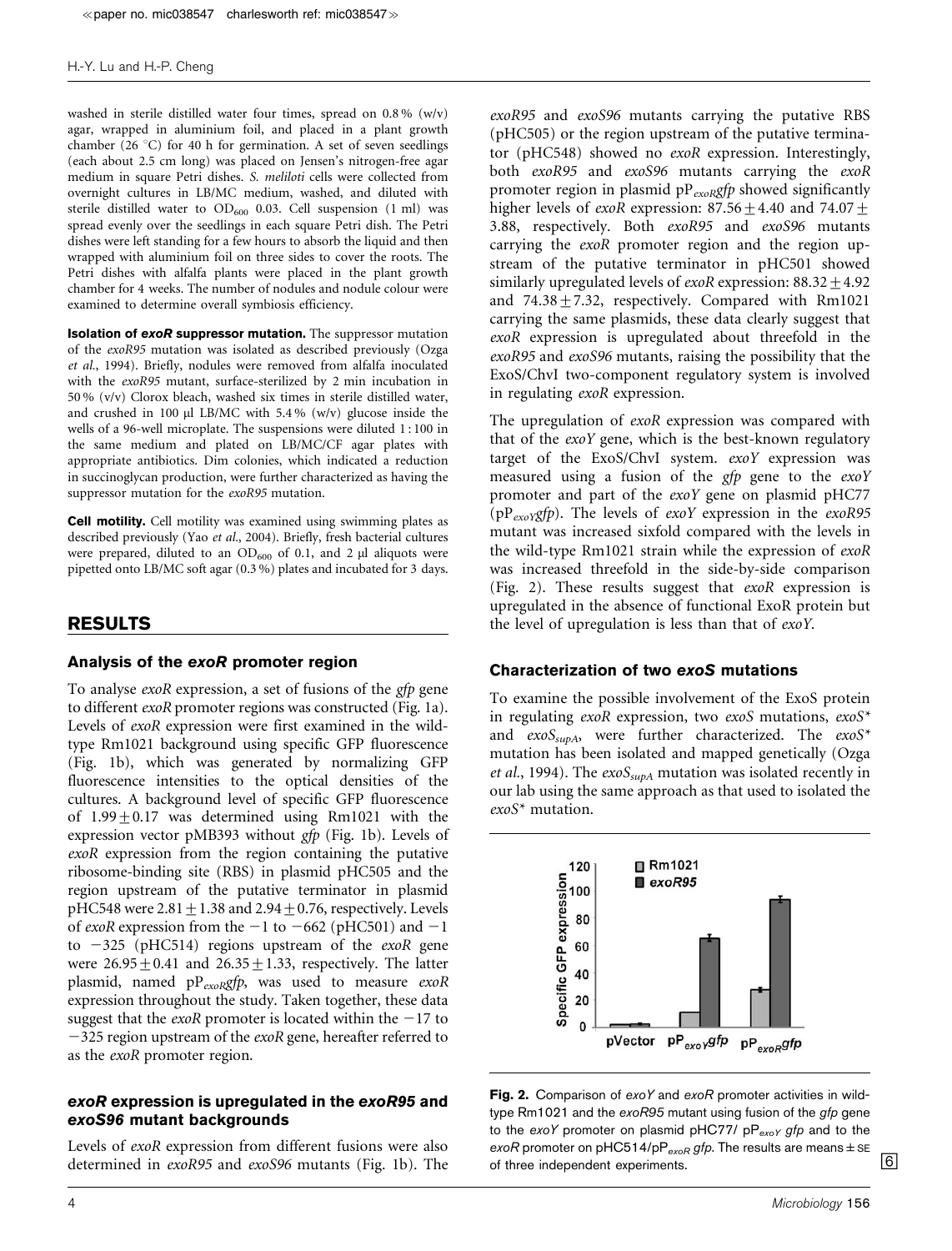Sinorhizobium meliloti ExoR autoregulation

The presence of either the  $exoS^*$  or the  $exoS_{supA}$  mutation suppressed the phenotypes of the exoR95 mutant, so that both  $exoR95exoS^*$  and  $exoR95exoS<sub>subA</sub>$  double mutants showed wild-type levels of succinoglycan, motility (Fig. 3) and symbiosis with alfalfa (Table 2).

Our sequencing results showed that the  $exoS<sup>*</sup>$  mutation is a single A-to-G base substitution resulting in a threonine-toalanine (T150A) change at position 150 of ExoS (Fig. 4). The  $exoS<sub>subA</sub>$  mutation is a single C-to-T base substitution resulting in an alanine-to-valine (A76V) change at position 76 of ExoS (Fig. 4). Both  $exoS^*$  and  $exoS_{supA}$  mutations are located in the sensing domain of ExoS, which suggests that these mutations alter the sensing function or status of the ExoS protein to a constant low level, resulting in suppression of succinoglycan overproduction and of other phenotypes of the exoR95 mutant.

## Upregulation of exoR expression is blocked by exoS<sup>\*</sup> and exoS<sub>supA</sub> mutations

The effects of the  $exoS<sup>*</sup>$  and  $exoS<sub>supA</sub>$  mutations on the upregulation of exoR expression observed in mutants exoR95 and exoS96 were further studied to determine whether the ExoS/ChvI two-component regulatory system is involved in regulating exoR expression. Levels of exoR expression in different strains were determined using the exoR promoter– gfp fusion on plasmid p $P_{exoR}$ gfp. Levels of exoR expression in  $exoR95exoS^*(pP_{exoR}gfp)$  and  $exoR95exoS_{supA}$  (p $P_{exoR}gfp)$ mutants were  $32.26 \pm 2.59$  and  $32.57 \pm 3.48$ , respectively, similar to that of  $Rm1021(pP_{exoR}gfp)$  (Fig. 5). These data suggested that both  $exoS^*$  and  $exoS<sub>supA</sub>$  mutations block the  $exoR95$ -induced upregulation of  $exoR$  expression.

To further confirm this finding, both  $exoS^*$  and  $exoS_{supA}$ mutations were complemented with wild-type exoS carried on a compatible plasmid,  $pP_{lac}$ *exoS*. The presence of extra copies of exoS showed no apparent effect on exoR expression in wild-type Rm1021, further elevated exoR expression in the exoR95 mutant background, and decreased exoR expression in the exoS96 mutant to wild-type levels (Figs 3 and 5), which is consistent with the *exoS96* mutation being recessive (Cheng & Walker, 1998a). Most importantly, ExoS brought levels of exoR expression in exoR95exoS\*(pP<sub>exoRg</sub>fp,  $pP_{lac}$ exoS) and exoR95exoS<sub>supA</sub>( $pP_{exo}$ gfp,  $pP_{lac}$ exoS) close to the level of exoR expression in the exoR95( $pP_{exoR}$ gfp) single mutant  $(87.56 + 4.40)$ . Taken together, these data show that levels of exoR expression are clearly affected by the functional status of the ExoS protein, suggesting that exoR expression is most likely regulated through the ExoS/ChvI two-component regulatory system.

# exoR expression is only autoregulated by fulllength ExoR protein

The loss of functional ExoR protein in the exoR95 mutant led to upregulation of exoR expression. This finding and previous reports of ExoR–ExoS interactions (Chen et al., 2008) raised the possibility that ExoR is involved in regulating its own expression through an interaction with the ExoS sensor in the periplasm. To test this, a mutated form of ExoR without its conserved signal peptide, ExoR $\Delta$ SP, was constructed and expressed from plasmid  $pP_{lac}$ *exoR* $\Delta sp$ , which is compatible with plasmid  $pP_{exoR}$ *gfp*. We have previously found that the ExoRASP protein remains in the cytoplasm (unpublished) so it should not be able to interact with the periplasmic ExoS sensing domain. When both ExoR and ExoR $\Delta$ SP were expressed in Rm1021, and in exoR95, exoS96, exoR95exoS\* and exoR95exoS $_{supA}$ mutants, the only significant difference in exoR expression was found in the exoR95 mutant (Fig. 6). These data suggest that the wild-type ExoR, but not ExoR $\Delta$ SP, is able to suppress exoR gene expression. Taken together, these



Fig. 3. Abilities of S. meliloti cells to produce succinoglycan (a) and to swim (b) were examined on plates containing LB/MC/ CF/IPTG medium and LB/MC/IPTG with 0.3 % agar, respectively. Intensity of CF fluorescence represents level of succinoglycan production (a). The exoR gene was expressed from the lac promoter on plasmid  $pP_{lac}exoR/pHC530$ . The exoS gene was expressed from the lac promoter on plasmid  $pP_{lac}$ exoS /pHC560.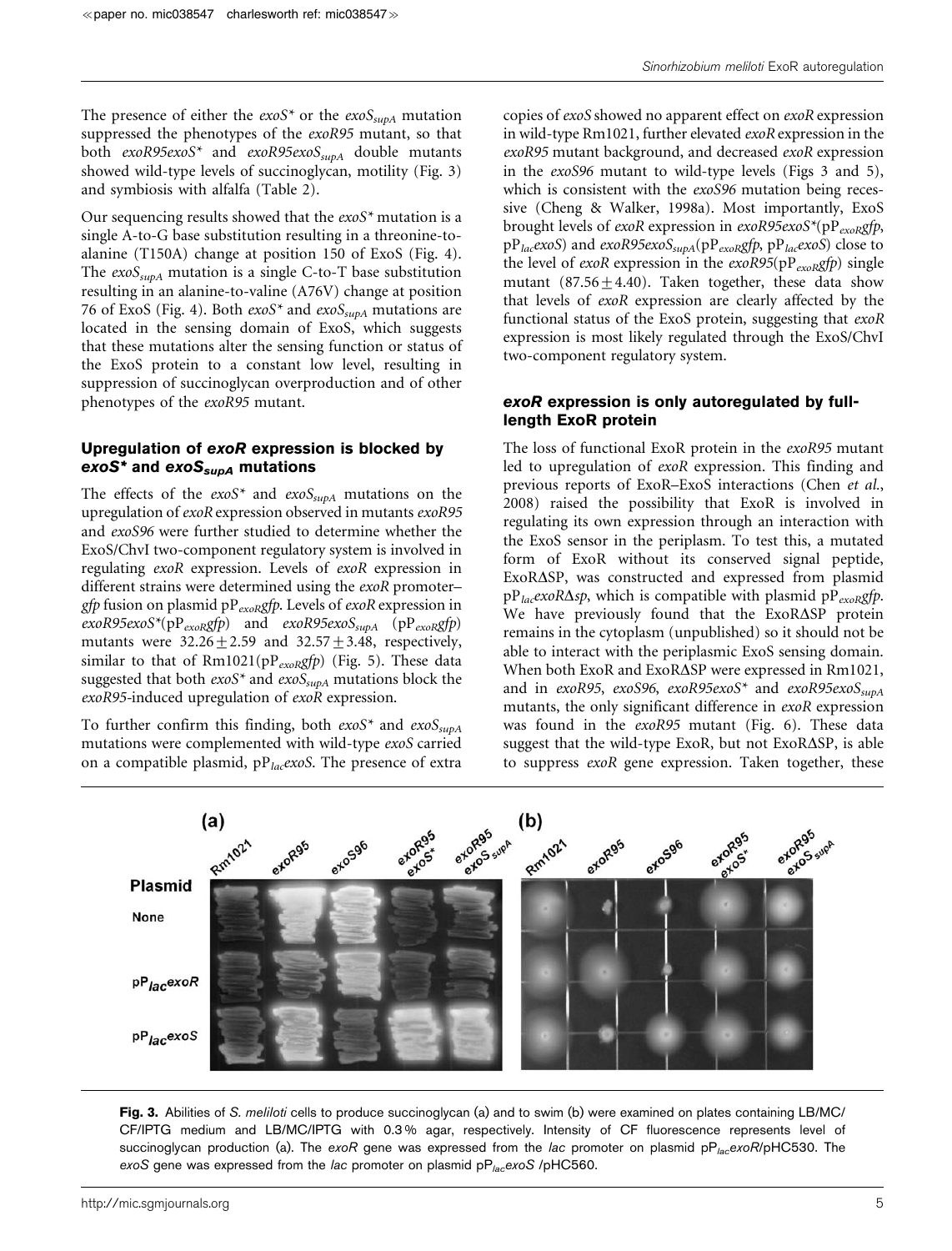#### Table 2. Nodulation efficiency of different S. meliloti strains

Percentage of pink nodules and average number of nodules per plant were determined using seven 4-week-old alfalfa plants for each of the six bacterial strains. The results are means  $\pm$  se of three independent repeats.

| <b>Strain</b>       | Pink nodules (%) | Nodules per plant |
|---------------------|------------------|-------------------|
| Rm1021              | $94.15 + 5.58$   | $4.79 + 0.38$     |
| exoY210             | $0.00 + 0.00$    | $5.43 + 0.65$     |
| exoR95              | $15.74 + 4.03$   | $7.00 + 0.65$     |
| exoS96              | $79.33 + 6.51$   | $5.93 + 1.17$     |
| $exoR95exoS*$       | $95.96 + 7.00$   | $5.43 + 1.08$     |
| $exoR95exoS_{supA}$ | $95.63 + 5.12$   | $4.43 + 0.76$     |

results imply that ExoR regulates its own expression through the ExoS/ChvI two-component regulatory system.

### Kinetic analysis of ExoR autoregulation

To examine ExoR autoregulation in real time, the exoR gene expressed from the E. coli lac promoter on plasmid  $pP_{lac}$ exoR was used to examine the link between the amount of intracellular ExoR protein and levels of exoR expression. The exoR promoter–gfp fusion on plasmid  $pP_{exoR}gfp$ was used to monitor levels of exoR expression. Overnight cultures of Rm1021(pP<sub>exoR</sub>gfp), Rm1021(pP<sub>exoR</sub>gfp,  $pP_{lac}$ exoR), exoR95(p $P_{exo}$ ggfp) and exoR95(p $P_{exo}$ ggfp,  $pP_{lac}$ exoR) were prepared in the presence of IPTG to ensure high levels of intracellular ExoR. Cells from half of each culture were washed and resuspended in the same medium without IPTG. Levels of exoR expression were determined at 6, 12 and 24 h after removal of IPTG. exoR expression by Rm1021(pP<sub>exoR</sub>gfp) and Rm1021(pP<sub>exoR</sub>gfp, pP<sub>lac</sub>exoR) was not affected by the removal of IPTG (Fig. 7a). exoR expression remained at high levels in the  $exoR95(pP_{exoR}gfp)$ mutant with or without IPTG (Fig. 7b); it remained at low levels in the  $exoR95(pP_{exoR}gfp, pp_{lac}exoR)$  mutant in the continuous presence of IPTG, and in the  $exoR95(pP<sub>exoR</sub>gfp,$  $pP_{lac}$ exoR) mutant it increased after the removal of IPTG (Fig. 7b). This latter increase in exoR expression was detectable 6 h after IPTG removal and expression reached



Fig. 4. Schematic diagram of ExoS protein showing the periplasmic sensing and cytoplasmic kinase domains. The starting position of the ExoS96 mutant protein (532 aa), and the positions of two spontaneous mutations,  $e\alpha S^*$  and  $e\alpha S_{supA}$ , are indicated.



Fig. 5. exoR expression in different genetic backgrounds with or without the presence of the wild-type exoS gene. The exoR promoter was fused to the *gfp* gene and expressed from plasmid  $pP_{evB}qfp$  (pHC514). The wild-type exoS gene was expressed using the E. coli lac promoter from plasmid  $pP_{lac}$ exoS (pHC560). Data represent means  $\pm$  ranges from two independent experiments.  $\boxed{7}$ 

a level below that of the  $exoR95(pP_{exoR}gfp)$  after 24 h (Fig. 7b). This could be because  $exoR95(pP_{exoR}gfp,$  $pP_{lac}$ exoR) had a low level of ExoR protein expressed from the leaky lac promoter, which cannot be completely shut off, even in the presence of LacI<sup>Q</sup> expressed from the same pPlacexoR plasmid. These data showed that a reduction in the amount of ExoR protein results in increased exoR expression, providing real-time evidence of ExoR's negative regulation of its own expression.



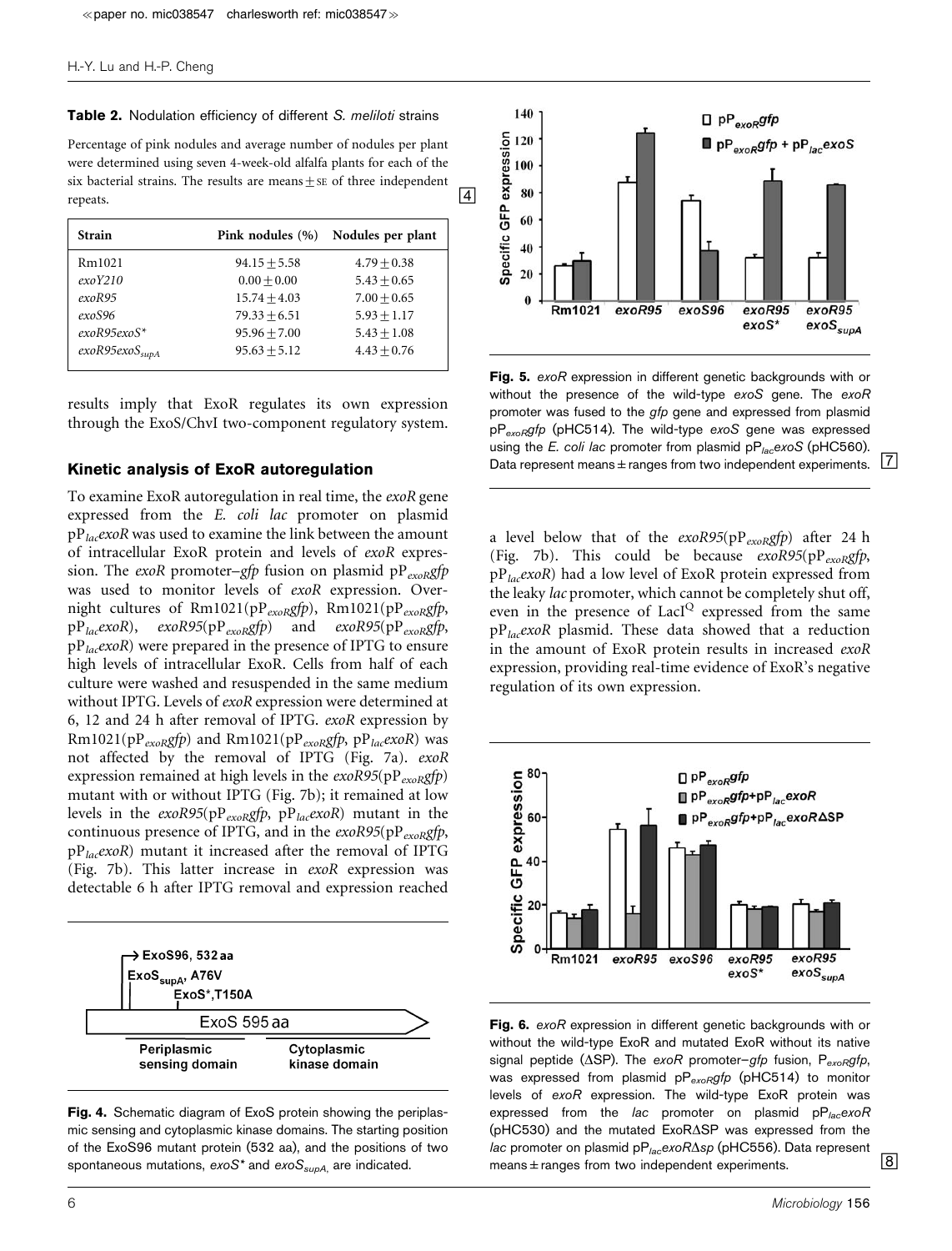

Fig. 7. Effects of total ExoR protein reduction on exoR expression in wild-type Rm1021(pP<sub>exoR</sub>gfp) (a) and in the  $\exp(95(pP_{exoR}gfp)$  mutant background (b) with or without IPTG induction.  $\exp(750)$  rexpression was monitored using a fusion of the exoR promoter and gfp, expressed from plasmid  $pP_{exoR}gfp$  (pHC514). The amount of total ExoR protein was regulated using a fusion of the lacZ promoter and the exoR gene, expressed from plasmid  $pP_{lac}$ exoR (pHC530). The curves are labelled for the strain alone or with additional plasmid pP<sub>lac</sub>exoR or IPTG or both. Data represent means±ranges from two independent <sup>19</sup> experiments.

# **DISCUSSION**

The periplasmic S. meliloti ExoR protein and ExoS/ChvI two-component regulatory system regulates the production of succinoglycan and flagella (Yao et al., 2004). ExoR is a negative regulator of the ExoS sensor (Chen et al., 2008). This would suggest that the amount of ExoR protein can affect the expression of hundreds of ExoS/ChvI-systemregulated genes. Thus, we focused on the regulation of exoR expression, which could lead to the discovery of the key factor(s) or regulator(s) functioning upstream of ExoR in this essential ExoR–ExoS/ChvI regulatory cascade.

To monitor exoR expression and identify its potential regulators, the maximum region upstream of the *exoR* gene which contains exoR promoter activities was identified using a set of nested deletions in the region. Interestingly, activities of the exoR promoter showed about a threefold increase in both exoR95 and exoS96 mutants. This threefold increase of exoR expression is smaller than the sixfold increase of the exoY gene in the same loss of ExoR function exoR95 mutant. This raised the possibility that exoR expression may be regulated by the ExoS/ChvI system directly or indirectly and that ExoR protein might be involved in regulating its own expression.

To directly characterize the link between the amount of total ExoR protein and exoR expression level, total ExoR production was regulated using an inducible E. coli lac promoter on plasmid  $pP_{lac}$ exoR, which also expresses the LacI<sup>Q</sup> protein. Suppression of the *lac* promoter by LacI<sup>Q</sup> is not complete, which means that a small amount of total ExoR protein will be expressed from the lac promoter in the absence of inducer. We found that upregulation of exoR expression in the exoR95 mutant could be suppressed by

the presence of plasmid  $pP_{lac}$ *exoR*, with or without IPTG, suggesting that the presence of even small amounts of total ExoR can suppress exoR expression. In addition, when the amount of total ExoR was artificially reduced by removing IPTG, the level of exoR expression increased and stabilized at a new level, which was between those in the exoR95 mutant and in the wild-type Rm1021. These findings support the notion that higher levels of total ExoR protein will result in lower levels of exoR expression, suggesting that ExoR negatively regulates its own expression.

Because ExoR is the negative regulator of the ExoS sensor of the ExoS/ChvI system, ExoS could be involved in mediating ExoR autoregulation. Our initial finding of upregulation of exoR expression by the exoS96 mutant supports this possibility. In addition, we found that a mutated ExoR lacking its signal peptide, which could not be exported to the periplasm, was unable to affect exoR expression. Although other possibilities exist, these findings raise the possibility that ExoR can only autoregulate in the periplasm, via the ExoS/ChvI system.

If the ExoS/ChvI system is indeed involved in regulating exoR expression, mutations in the exoS gene should block the effects of ExoR protein amount on exoR expression. We analysed two spontaneous exoS mutations, exoS\* and  $exoS<sub>subA</sub>$ , that suppress succinoglycan overproduction, as well as other phenotypes of the exoR95 mutant. Both mutations are located in the ExoS periplasmic sensing domain and they may alter the structure of ExoS such that it remains in the inactive state in the absence of functional ExoR suppressor. Our data clearly show that the presence of either one of these two mutations suppresses upregulation of exoR expression in the exoR95 mutant background.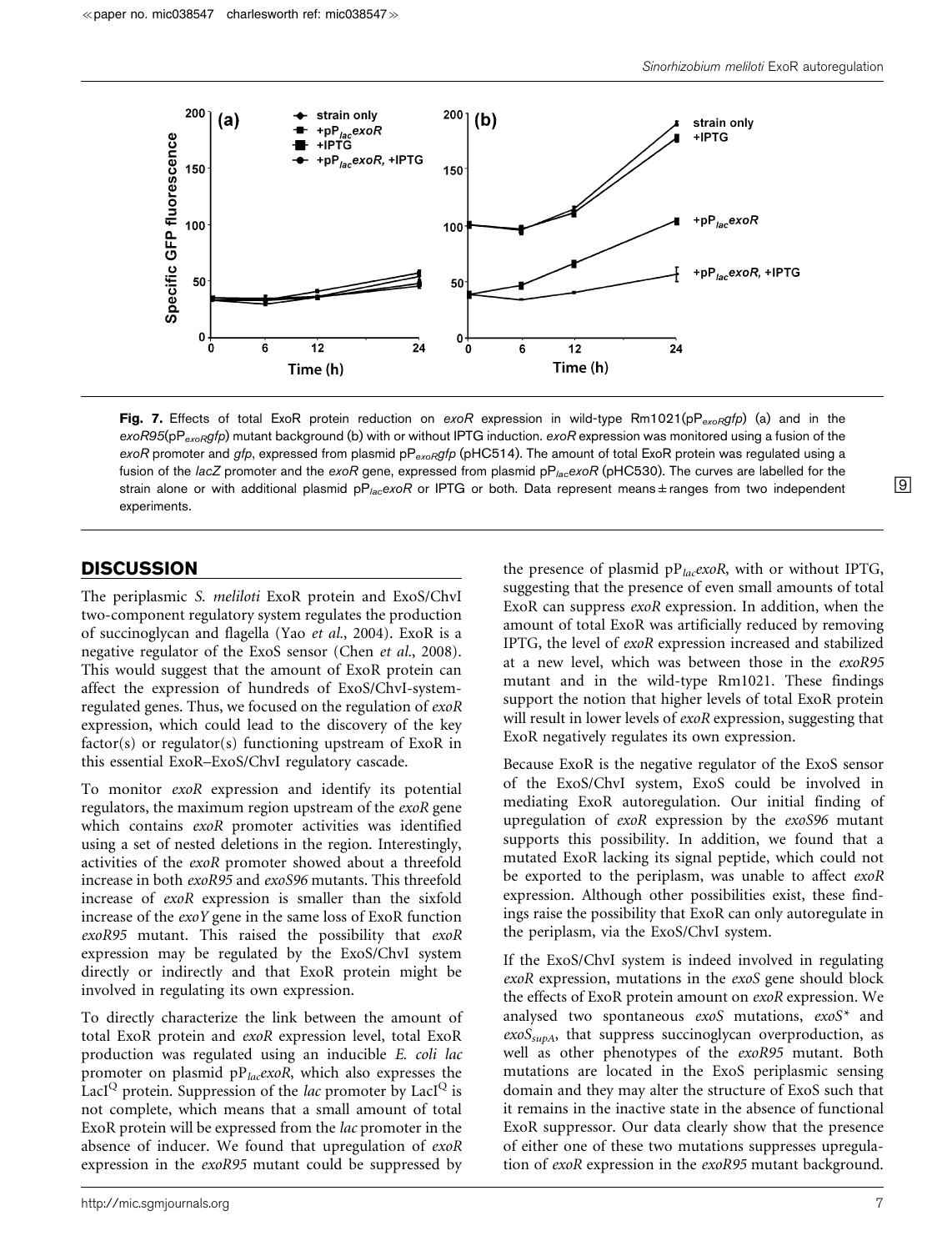The suppressive effects of  $exoS^*$  and  $exoS_{supA}$  mutations on exoR95 succinoglycan overproduction were reversed by the presence of the wild-type exoS gene, which strongly suggest that the ExoS/ChvI system mediates ExoR autoregulation of exoR expression. Interestingly, the suppressive effects of  $exoS<sup>*</sup>$  and  $exoS<sub>supA</sub>$  mutations on  $exoR95$  motility were not reversed by the presence of wild-type exoS (Fig. 3). One possible explanation is that the activation of exo expression and the suppression of fla expression may require different levels of ExoS/ChvI activation. The ExoS sensor probably **2** functions in dimeric form, so the  $exoR95exoS^*(pP)<sub>loc</sub>exoS$ mutant should have ExoS\*/ExoS\*, ExoS/ExoS\* and ExoS/ ExoS dimers. Both ExoS\*/ExoS\* and ExoS/ExoS\* dimers might not be active due to the presence of ExoS\*, so the  $exoR95exoS*(pP<sub>lac</sub>exoS)$  mutant would have a small amount of ExoS/ExoS dimers. This could activate the ExoS/ChvI system enough to upregulate exo expression but not enough to suppress fla expression. The  $exoS_{supA}$  mutation may function in the same way. Both  $exoR95exoS^*(pP_{lac}exoS)$  and  $exoR95exoS<sub>supA</sub>(pP<sub>lac</sub>exoS)$  mutants will be analysed in the future to further confirm the presence and the biological significance of such differential regulation.

A model of ExoR autoregulation through the ExoS/ChvI system is proposed based on our new findings and previous understanding of ExoR and the ExoS/ChvI system (Fig. 8), suggesting the way in which total ExoR protein is regulated and how levels of total ExoR protein, especially mature ExoRm, in the periplasm can modulate all of the genes regulated by the ExoR–ExoS/ChvI pathway. In a wild-type Rm1021 cell, reduction in ExoRm will lead to activation of ExoS, direct or indirect upregulation of exoR expression, accumulation of ExoRp and ExoRm protein, and consequent suppression of ExoS. On the other hand, accumulation of ExoRm in the Rm1021 periplasm will lead to suppression of ExoS, suppression of exoR expression, reduction of ExoRm protein, and consequent activation of ExoS. This proposed system would enable S. meliloti cells to maintain a stable level of exoR expression based on the levels of total ExoR protein. Any disruptions in the pathway, such as loss of functional ExoR protein or constitutively active ExoS sensor, will disrupt ExoR regulation. As demonstrated here, the effects of such disruptions can be blocked by suppressor mutations in the

exoS gene. Altogether, our new findings suggest that ExoR autoregulation may play a key role in regulating the activity levels of ExoS sensor.

ExoR autoregulation would also make it possible for S. meliloti cells to maintain the expression of a large number of ExoS/ChvI-regulated genes at relatively constant levels, and to return expression to those levels after any changes in ExoS activity. This would enable the bacterial cells to respond to the appearance of environmental stimuli by altering the expression of relevant genes, and quickly return their expression to 'normal' levels after disappearance of those stimuli. This might be the mechanism that allows S. meliloti cells to produce succinoglycan once they are trapped inside curled alfalfa root hairs and to terminate succinoglycan production upon entering the alfalfa root nodules. Loss of ExoR in the exoR95 mutant causes the mutant to remain in succinoglycan-overproducing mode and reduces its symbiotic efficiency, which further argues for the biological importance of ExoR autoregulation. We are currently researching ways to improve our ability to detect signals for the ExoS/ChvI system, which will greatly improve our understanding of the signalling between S. meliloti and alfalfa during nodulation.

Autoregulation, especially single-gene autoregulation, is quite common in S. meliloti, such as MucR autoregulation (Bahlawane et al., 2008), although fewer examples of autoregulation by periplasmic proteins are known. One such example is the *E. coli* periplasmic CpxP protein, which autoregulates through the CpxA/CpxR two-component regulatory system (Dong et al., 1993; Fleischer et al., 2007; Raivio & Silhavy, 1999; Wolfe et al., 2008). The CpxP protein normally forms a protein complex with CpxA, keeping the latter in the off state. Environmental stress, such as changes in pH, triggers the misfolding of periplasmic proteins. These misfolded proteins form complexes with CpxP, which are then degraded by DegP protease in the periplasm (Buelow & Raivio, 2005; Isaac et al., 2005). Thus released from the CpxP–CpxA complex, CpxA is activated and turns on the expression of all CpxA/ CpxR-regulated genes, including cpxP, leading to CpxP suppression of CpxA (Buelow & Raivio, 2005; Isaac et al.,

#### (a) ExoR autoregulation model

| <b>Protein levels</b><br>(b)<br>or activities<br><b>Strain</b> | Predicted | $ExoR \longrightarrow ExoS \longrightarrow Chvl$<br>Predicted | Predicted | exoR<br>Observed | SG   | <b>Motility</b><br><b>Observed Observed</b> |
|----------------------------------------------------------------|-----------|---------------------------------------------------------------|-----------|------------------|------|---------------------------------------------|
|                                                                |           |                                                               |           |                  |      |                                             |
| Rm1021                                                         | Low       | Low                                                           | Low       | Low              | Low  | High                                        |
| exoR95                                                         | Absent    | High                                                          | High      | High             | High | Low                                         |
| exoS96                                                         | High      | Always On                                                     | High      | High             | High | Low                                         |
| exoR95exoS*                                                    | Absent    | Always Low                                                    | Low       | Low              | Low  | High                                        |
| exoR95exoS <sub>supA</sub>                                     | Absent    | Always Low                                                    | Low       | Low              | Low  | High                                        |

Fig. 8. (a) Schematic representation of the ExoR–ExoS/ChvI regulatory pathway and (b) levels of total ExoR protein, exoR expression, succinoglycan (SG) production and motility in different S. meliloti genetic backgrounds. The status of ExoS and ChvI proteins was predicted based on prior knowledge of the system.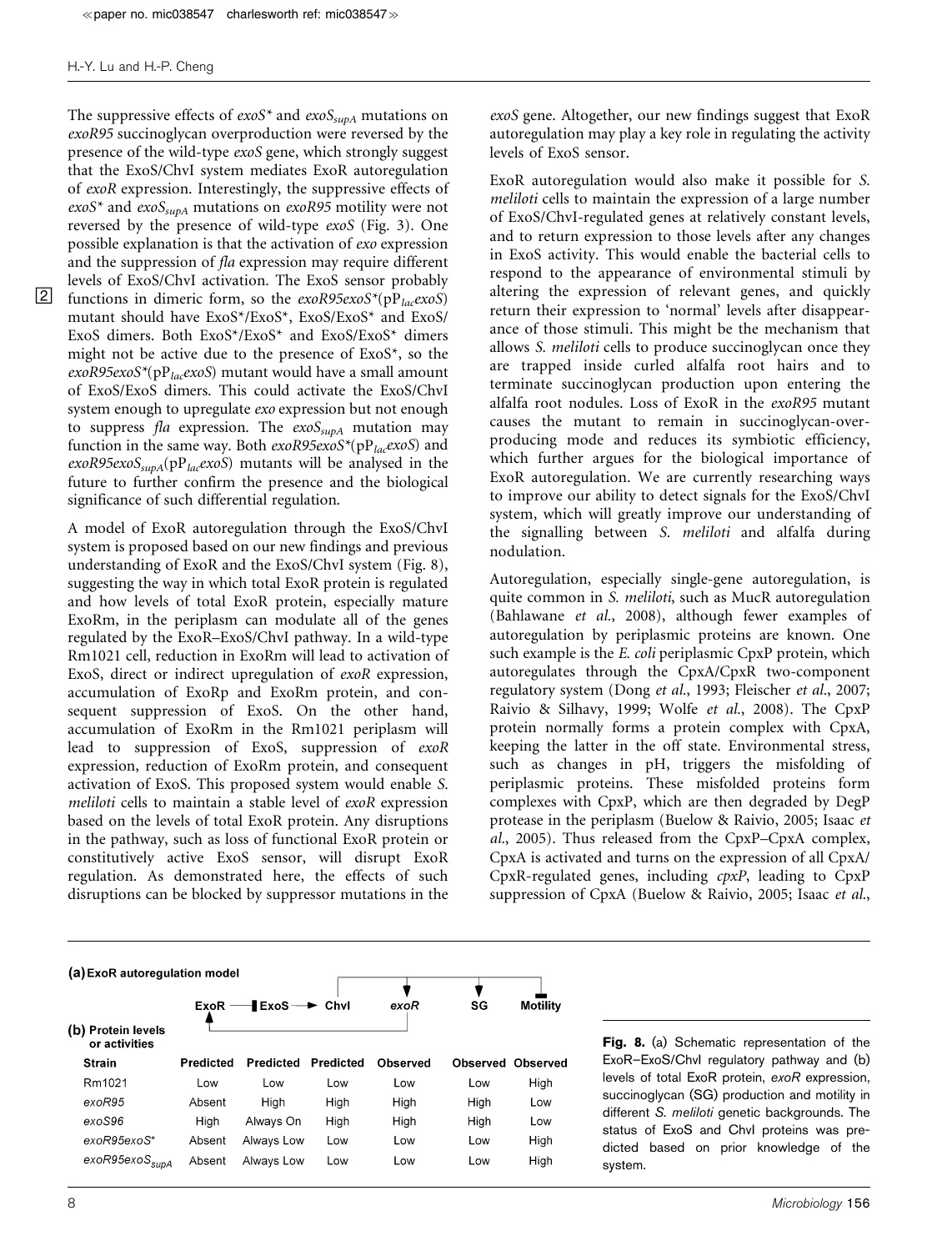2005). Environmental stress conditions such as osmotic pressure and pH were able to modulate succinoglycan production (Hellweg et al., 2009). While the ExoS/ChvI pathway may be involved in sensing common stress conditions, it is also possible that the system is involved in sensing plant signals. Further study of the ExoR–ExoS/ChvI signalling pathway will provide new insights into bacterial signalling and sensing in microbe–plant interactions.

# ACKNOWLEDGEMENTS

This work was supported by a grant (SGM081147) to H.-P. C. from US NIH.

## REFERENCES

Bahlawane, C., McIntosh, M., Krol, E. & Becker, A. (2008). Sinorhizobium meliloti regulator MucR couples exopolysaccharide synthesis and motility. Mol Plant Microbe Interact 21, 1498–1509.

Belanger, L., Dimmick, K. A., Fleming, J. S. & Charles, T. C. (2009). Null mutations in Sinorhizobium meliloti exoS and chvI demonstrate the importance of this two-component regulatory system for symbiosis. Mol Microbiol 74, 1223–1237.

Brewin, N. J. (1991). Development of the legume root nodule. Annu Rev Cell Biol 7, 191–226.

Buelow, D. R. & Raivio, T. L. (2005). Cpx signal transduction is influenced by a conserved N-terminal domain in the novel inhibitor CpxP and the periplasmic protease DegP. J Bacteriol 187, 6622– 6630.

Chen, E. J., Sabio, E. A. & Long, S. R. (2008). The periplasmic regulator ExoR inhibits ExoS/ChvI two-component signaling in Sinorhizobium meliloti. Mol Microbiol 69, 1290–1303.

Chen, E. J., Fisher, R. F., Perovich, V. M., Sabio, E. A. & Long, S. R. (2009). Identification of direct transcriptional target genes of ExoS/ ChvI two-component signaling in Sinorhizobium meliloti. J Bacteriol 191, 6833–6842.

Cheng, H. P. & Walker, G. C. (1998a). Succinoglycan production by Rhizobium meliloti is regulated through the ExoS–ChvI twocomponent regulatory system. J Bacteriol 180, 20–26.

Cheng, H. P. & Walker, G. C. (1998b). Succinoglycan is required for initiation and elongation of infection threads during nodulation of alfalfa by Rhizobium meliloti. J Bacteriol 180, 5183–5191.

Cheng, H. P. & Yao, S. Y. (2004). The key Sinorhizobium meliloti succinoglycan biosynthesis gene exoY is expressed from two promoters. FEMS Microbiol Lett 231, 131–136.

Doherty, D., Leigh, J. A., Glazebrook, J. & Walker, G. C. (1988). Rhizobium meliloti mutants that overproduce the R. meliloti acidic calcofluor-binding exopolysaccharide. J Bacteriol 170, 4249–4256.

Dong, J., Iuchi, S., Kwan, H. S., Lu, Z. & Lin, E. C. (1993). The deduced amino-acid sequence of the cloned cpxR gene suggests the protein is the cognate regulator for the membrane sensor, CpxA, in a twocomponent signal transduction system of Escherichia coli. Gene 136, 227–230.

Finan, T. M., Kunkel, B., De Vos, G. F. & Signer, E. R. (1986). Second symbiotic megaplasmid in Rhizobium meliloti carrying exopolysaccharide and thiamine synthesis genes. J Bacteriol 167, 66–72.

Fleischer, R., Heermann, R., Jung, K. & Hunke, S. (2007). Purification, reconstitution, and characterization of the CpxRAP envelope stress system of Escherichia coli. J Biol Chem 282, 8583–8593. Gage, D. J., Bobo, T. & Long, S. R. (1996). Use of green fluorescent protein to visualize the early events of symbiosis between Rhizobium meliloti and alfalfa (Medicago sativa). J Bacteriol 178, 7159– 7166.

Gibson, K. E., Kobayashi, H. & Walker, G. C. (2008). Molecular determinants of a symbiotic chronic infection. Annu Rev Genet 42, 413–441.

Hanahan, D. (1983). Studies on transformation of Escherichia coli with plasmids. J Mol Biol 166, 557–580.

Hellweg, C., Puhler, A. & Weidner, S. (2009). The time course of the transcriptomic response of Sinorhizobium meliloti 1021 following a shift to acidic pH. BMC Microbiol 9, 37.

Isaac, D. D., Pinkner, J. S., Hultgren, S. J. & Silhavy, T. J. (2005). The extracytoplasmic adaptor protein CpxP is degraded with substrate by DegP. Proc Natl Acad Sci U S A 102, 17775–17779.

Jones, K. M., Kobayashi, H., Davies, B. W., Taga, M. E. & Walker, G. C. (2007). How rhizobial symbionts invade plants: the Sinorhizobium– Medicago model. Nat Rev Microbiol 5, 619–633.

Krol, E. & Becker, A. (2009). Surface polysaccharides as fitness factors of rhizospheric nitrogen-fixing bacteria. In Bacterial Polysaccharides: Current Innovations and Future Trends, pp. 000–000. Edited by M.  $\boxed{3}$ Ullrich. Norwich: Caister Academic Press.

Leigh, J. A. & Walker, G. C. (1994). Exopolysaccharides of Rhizobium: synthesis, regulation and symbiotic function. Trends Genet 10, 63– 67.

Leigh, J. A., Signer, E. R. & Walker, G. C. (1985). Exopolysaccharidedeficient mutants of Rhizobium meliloti that form ineffective nodules. Proc Natl Acad Sci U S A 82, 6231–6235.

Long, S. R. (1989). Rhizobium–legume nodulation: life together in the underground. Cell 56, 203–214.

Long, S. R. (2001). Genes and signals in the Rhizobium–legume symbiosis. Plant Physiol 125, 69–72.

Mantis, N. J. & Winans, S. C. (1993). The chromosomal response regulatory gene chvI of Agrobacterium tumefaciens complements an Escherichia coli phoB mutation and is required for virulence. J Bacteriol 175, 6626–6636.

Osteras, M., Stanley, J. & Finan, T. M. (1995). Identification of Rhizobium-specific intergenic mosaic elements within an essential two-component regulatory system of Rhizobium species. J Bacteriol 177, 5485–5494.

Ozga, D. A., Lara, J. C. & Leigh, J. A. (1994). The regulation of exopolysaccharide production is important at two levels of nodule development in Rhizobium meliloti. Mol Plant Microbe Interact 7, 758–765.

Pellock, B. J., Cheng, H. P. & Walker, G. C. (2000). Alfalfa root nodule invasion efficiency is dependent on Sinorhizobium meliloti polysaccharides. J Bacteriol 182, 4310–4318.

Raivio, T. L. & Silhavy, T. J. (1999). The  $\sigma^E$  and Cpx regulatory pathways: overlapping but distinct envelope stress responses. Curr Opin Microbiol 2, 159–165.

Reed, J. W., Glazebrook, J. & Walker, G. C. (1991). The exoR gene of Rhizobium meliloti affects RNA levels of other exo genes but lacks homology to known transcriptional regulators. J Bacteriol 173, 3789– 3794.

Sambrook, J., Fritsch, E. & Maniatis, T. (1989). Molecular Cloning: a Laboratory Manual, 2nd edn. Cold Spring Harbor, NY: Cold Spring Harbor Laboratory.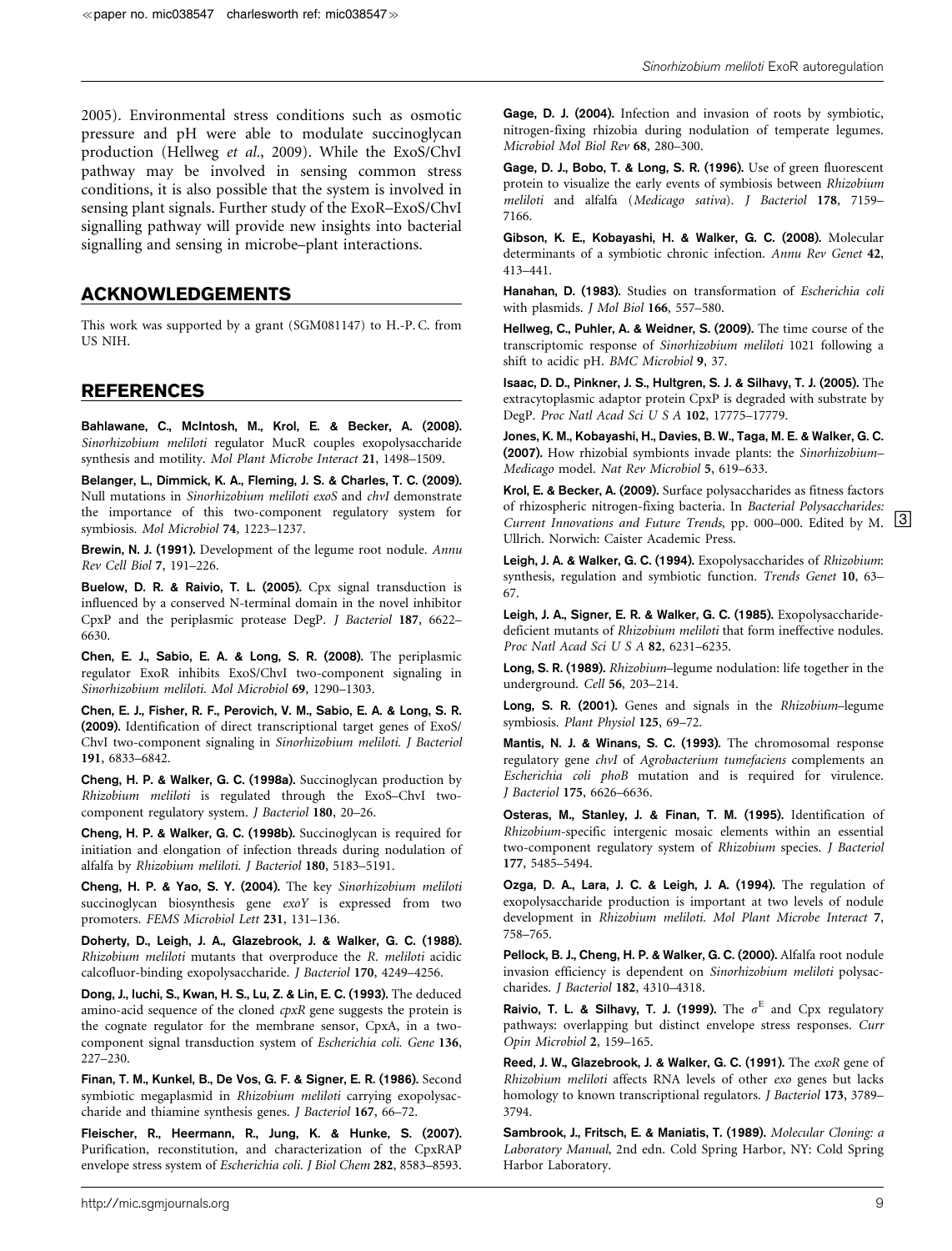van Rhijn, P. & Vanderleyden, J. (1995). The Rhizobium–plant symbiosis. Microbiol Rev 59, 124–142.

Wang, C., Kemp, J., Da Fonseca, I. O., Equi, R. C., Sheng, X., Charles, T. C. & Sobral, B. W. (2010). Sinorhizobium meliloti 1021 loss-offunction deletion mutation in chvI and its phenotypic characteristics. Mol Plant Microbe Interact 23, 153–160.

Wells, D. H., Chen, E. J., Fisher, R. F. & Long, S. R. (2007). ExoR is genetically coupled to the ExoS–ChvI two-component system and located in the periplasm of Sinorhizobium meliloti. Mol Microbiol 64, 647–664.

Wolfe, A. J., Parikh, N., Lima, B. P. & Zemaitaitis, B. (2008). Signal integration by the two-component signal transduction response regulator CpxR. J Bacteriol 190, 2314–2322.

Yao, S. Y., Luo, L., Har, K. J., Becker, A., Ruberg, S., Yu, G. Q., Zhu, J. B. & Cheng, H. P. (2004). Sinorhizobium meliloti ExoR and ExoS proteins regulate both succinoglycan and flagellum production. J Bacteriol 186, 6042–6049.

Edited by: H.-M. Fischer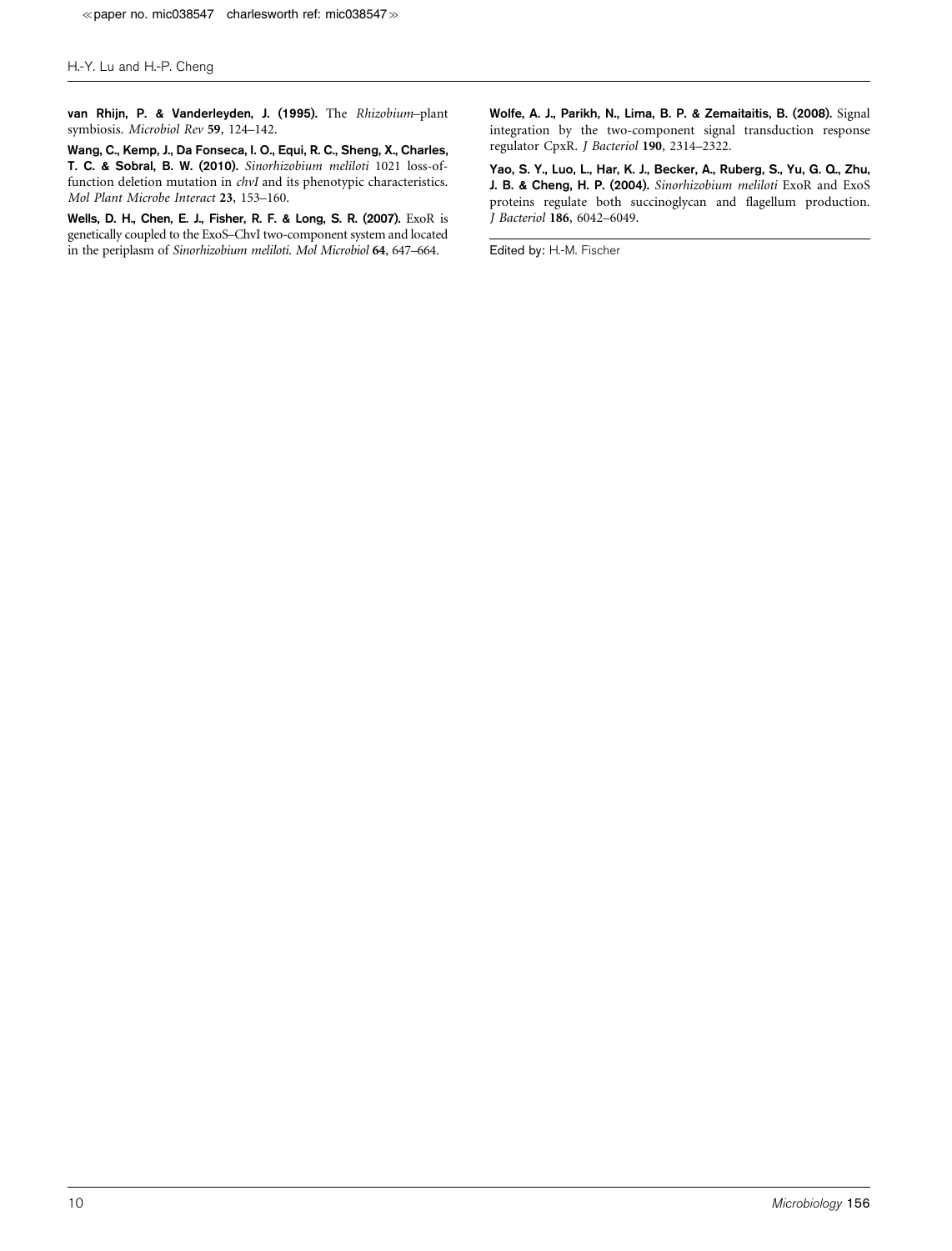## Dear Authors,

Please find enclosed a proof of your article for checking.

When reading through your proof, please check carefully authors' names, scientific data, data in tables, any mathematics and the accuracy of references. Please do not make any unnecessary changes at this stage. All necessary corrections should be marked on the proof at the place where the correction is to be made; please write the correction clearly in the margin (if in the text they may be overlooked).

Any queries that have arisen during preparation of your paper for publication are listed below and indicated on the proof. Please provide your answers when returning your proof.

Please return your proof by Fax  $(+44 (0)118 988 1834)$  within 2 days of receipt.

| Query no.      | Query                                                                                                                                                                                                                                                             |
|----------------|-------------------------------------------------------------------------------------------------------------------------------------------------------------------------------------------------------------------------------------------------------------------|
| 1              | Author: please add details of pJK19-1 to Table 1 (a row has been added for this plasmid)                                                                                                                                                                          |
| $\overline{2}$ | Author: please check the changed phrase 'The ExoS sensor probably functions in dimeric form'                                                                                                                                                                      |
| 3              | Author: please provide the page range for the chapter in the Krol & Becker reference                                                                                                                                                                              |
| 4              | Author: please check the changed sentence 'The results are means $\pm$ SE of three independent<br>repeats' (the error terms need to be defined)                                                                                                                   |
| 5              | Author: please check the changed sentence 'Data are means and ranges from two independent<br>experiments' (definition of error bars added - as a minimum of three values are needed to calculate<br>SE/SD, the copy-editor has assumed that they are ranges here) |
| 6              | Author: please check the addition of 'The results are means $\pm$ se of three independent<br>experiments.'                                                                                                                                                        |
| 7              | Author: please check the change from 'results' to 'means $\pm$ ranges'                                                                                                                                                                                            |
| 8              | Author: please check the change from 'results' to 'means $\pm$ ranges'                                                                                                                                                                                            |
| 9              | Author: please check the change from 'results' to 'means $\pm$ ranges'                                                                                                                                                                                            |